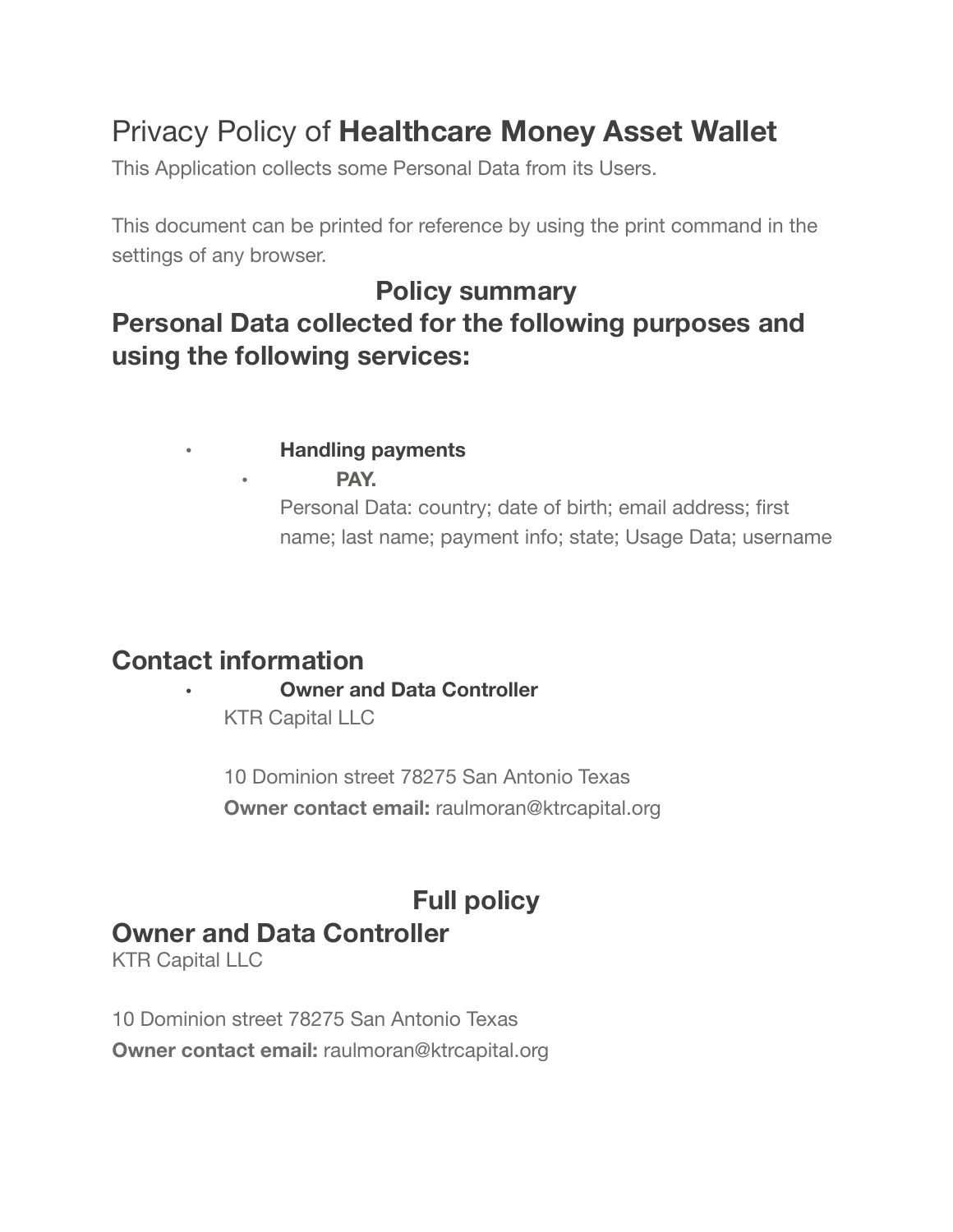# **Types of Data collected**

Among the types of Personal Data that this Application collects, by itself or through third parties, there are: Usage Data; first name; last name; date of birth; email address; username; country; state; payment info; Tracker; answers to questions; clicks; keypress events; motion sensor events; mouse movements; scroll position; touch events.

Complete details on each type of Personal Data collected are provided in the dedicated sections of this privacy policy or by specific explanation texts displayed prior to the Data collection.

Personal Data may be freely provided by the User, or, in case of Usage Data, collected automatically when using this Application.

Unless specified otherwise, all Data requested by this Application is mandatory and failure to provide this Data may make it impossible for this Application to provide its services. In cases where this Application specifically states that some Data is not mandatory, Users are free not to communicate this Data without consequences to the availability or the functioning of the Service.

Users who are uncertain about which Personal Data is mandatory are welcome to contact the Owner.

Any use of Cookies – or of other tracking tools – by this Application or by the owners of third-party services used by this Application serves the purpose of providing the Service required by the User, in addition to any other purposes described in the present document and in the Cookie Policy, if available. Users are responsible for any third-party Personal Data obtained, published or shared through this Application and confirm that they have the third party's consent to provide the Data to the Owner.

## **Mode and place of processing the Data Methods of processing**

The Owner takes appropriate security measures to prevent unauthorized access, disclosure, modification, or unauthorized destruction of the Data. The Data processing is carried out using computers and/or IT enabled tools, following organizational procedures and modes strictly related to the purposes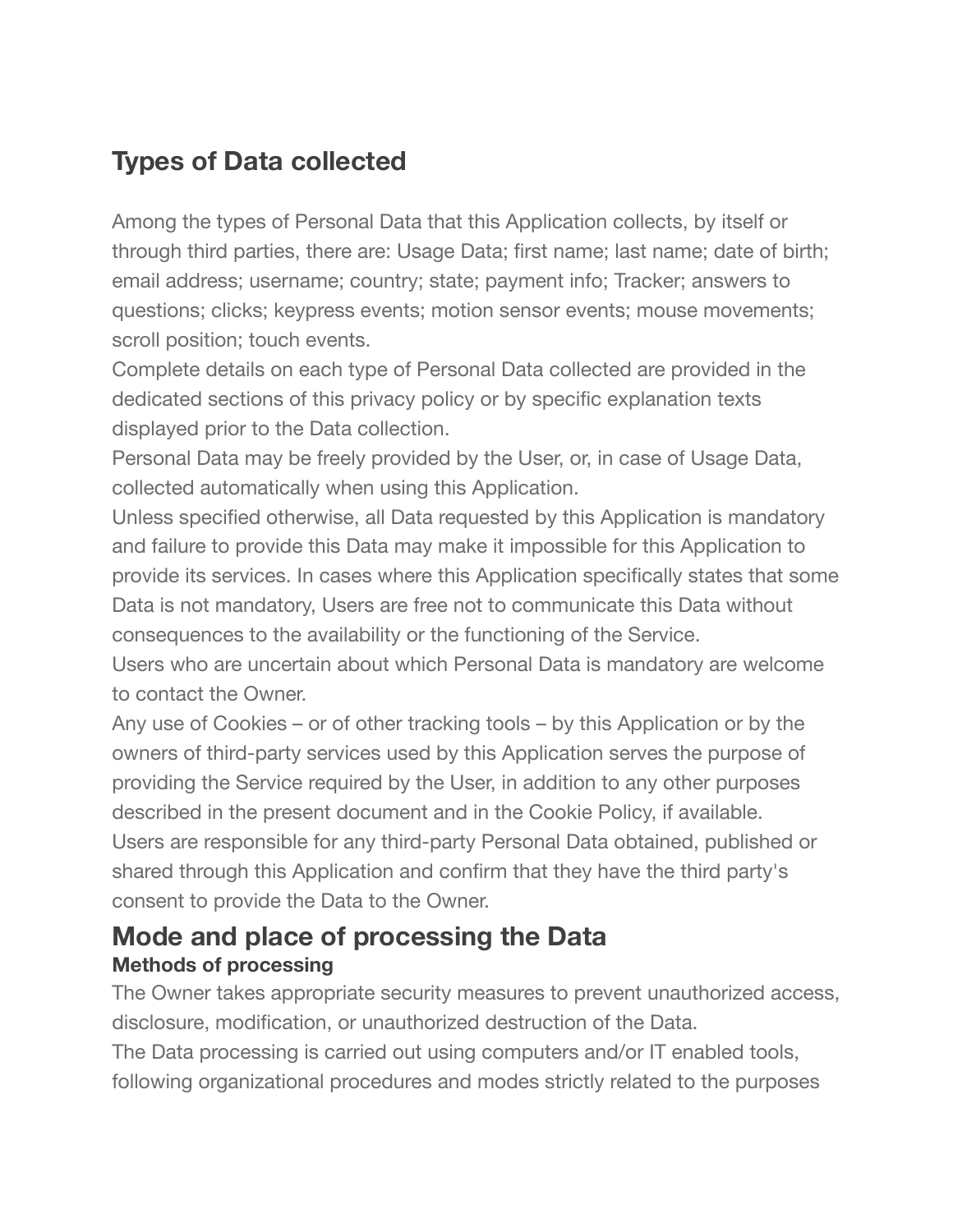indicated. In addition to the Owner, in some cases, the Data may be accessible to certain types of persons in charge, involved with the operation of this Application (administration, sales, marketing, legal, system administration) or external parties (such as third-party technical service providers, mail carriers, hosting providers, IT companies, communications agencies) appointed, if necessary, as Data Processors by the Owner. The updated list of these parties may be requested from the Owner at any time.

### **Legal basis of processing**

The Owner may process Personal Data relating to Users if one of the following applies:

- Users have given their consent for one or more specific purposes. Note: Under some legislations the Owner may be allowed to process Personal Data until the User objects to such processing ("opt-out"), without having to rely on consent or any other of the following legal bases. This, however, does not apply, whenever the processing of Personal Data is subject to European data protection law;
- provision of Data is necessary for the performance of an agreement with the User and/or for any pre-contractual obligations thereof;
- processing is necessary for compliance with a legal obligation to which the Owner is subject;
- processing is related to a task that is carried out in the public interest or in the exercise of official authority vested in the Owner;
- processing is necessary for the purposes of the legitimate interests pursued by the Owner or by a third party.

In any case, the Owner will gladly help to clarify the specific legal basis that applies to the processing, and in particular whether the provision of Personal Data is a statutory or contractual requirement, or a requirement necessary to enter into a contract.

#### **Place**

The Data is processed at the Owner's operating offices and in any other places where the parties involved in the processing are located.

Depending on the User's location, data transfers may involve transferring the User's Data to a country other than their own. To find out more about the place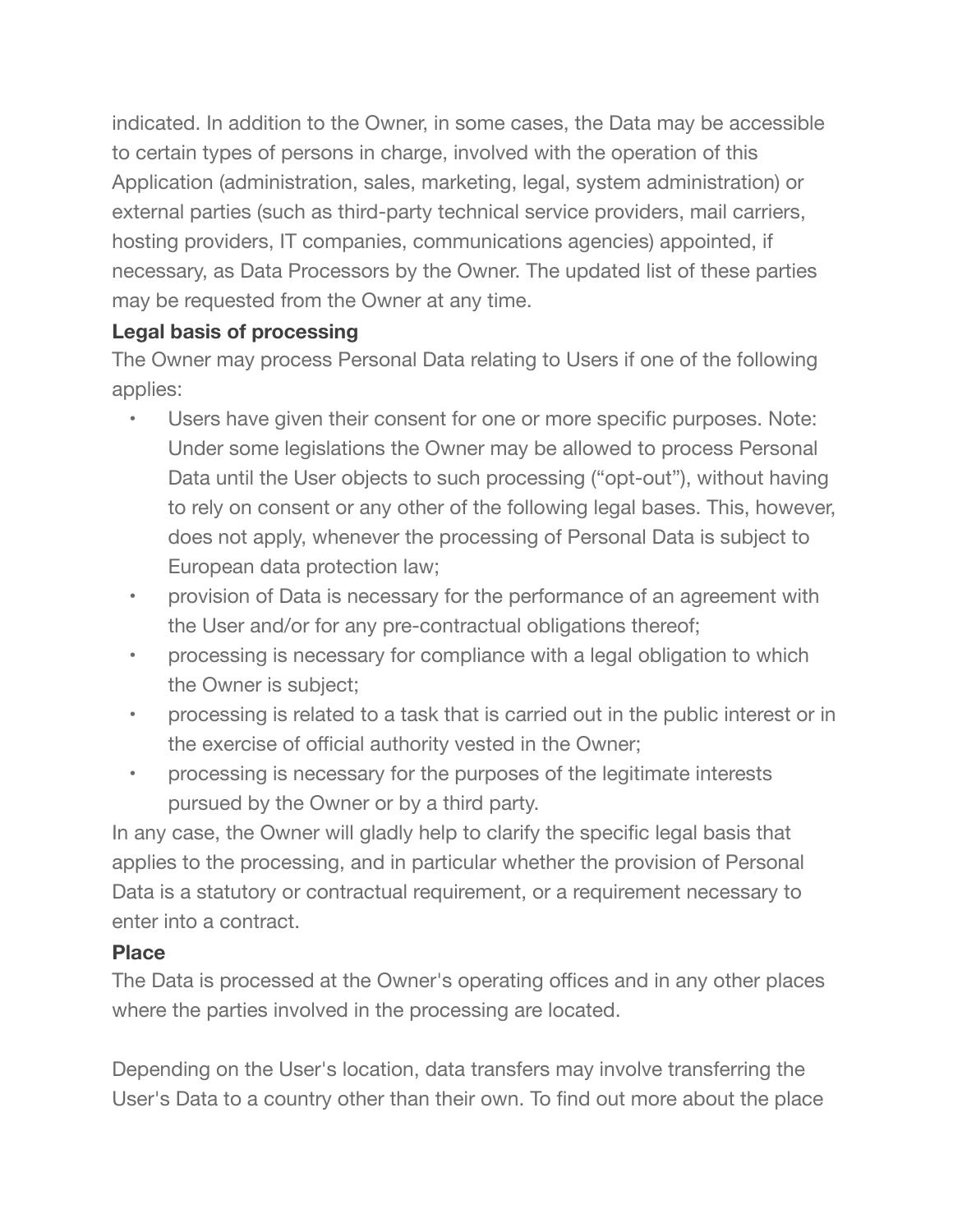of processing of such transferred Data, Users can check the section containing details about the processing of Personal Data.

Users are also entitled to learn about the legal basis of Data transfers to a country outside the European Union or to any international organization governed by public international law or set up by two or more countries, such as the UN, and about the security measures taken by the Owner to safeguard their Data.

If any such transfer takes place, Users can find out more by checking the relevant sections of this document or inquire with the Owner using the information provided in the contact section.

#### **Retention time**

Personal Data shall be processed and stored for as long as required by the purpose they have been collected for.

Therefore:

- Personal Data collected for purposes related to the performance of a contract between the Owner and the User shall be retained until such contract has been fully performed.
- Personal Data collected for the purposes of the Owner's legitimate interests shall be retained as long as needed to fulfill such purposes. Users may find specific information regarding the legitimate interests pursued by the Owner within the relevant sections of this document or by contacting the Owner.

The Owner may be allowed to retain Personal Data for a longer period whenever the User has given consent to such processing, as long as such consent is not withdrawn. Furthermore, the Owner may be obliged to retain Personal Data for a longer period whenever required to do so for the performance of a legal obligation or upon order of an authority.

Once the retention period expires, Personal Data shall be deleted. Therefore, the right of access, the right to erasure, the right to rectification and the right to data portability cannot be enforced after expiration of the retention period.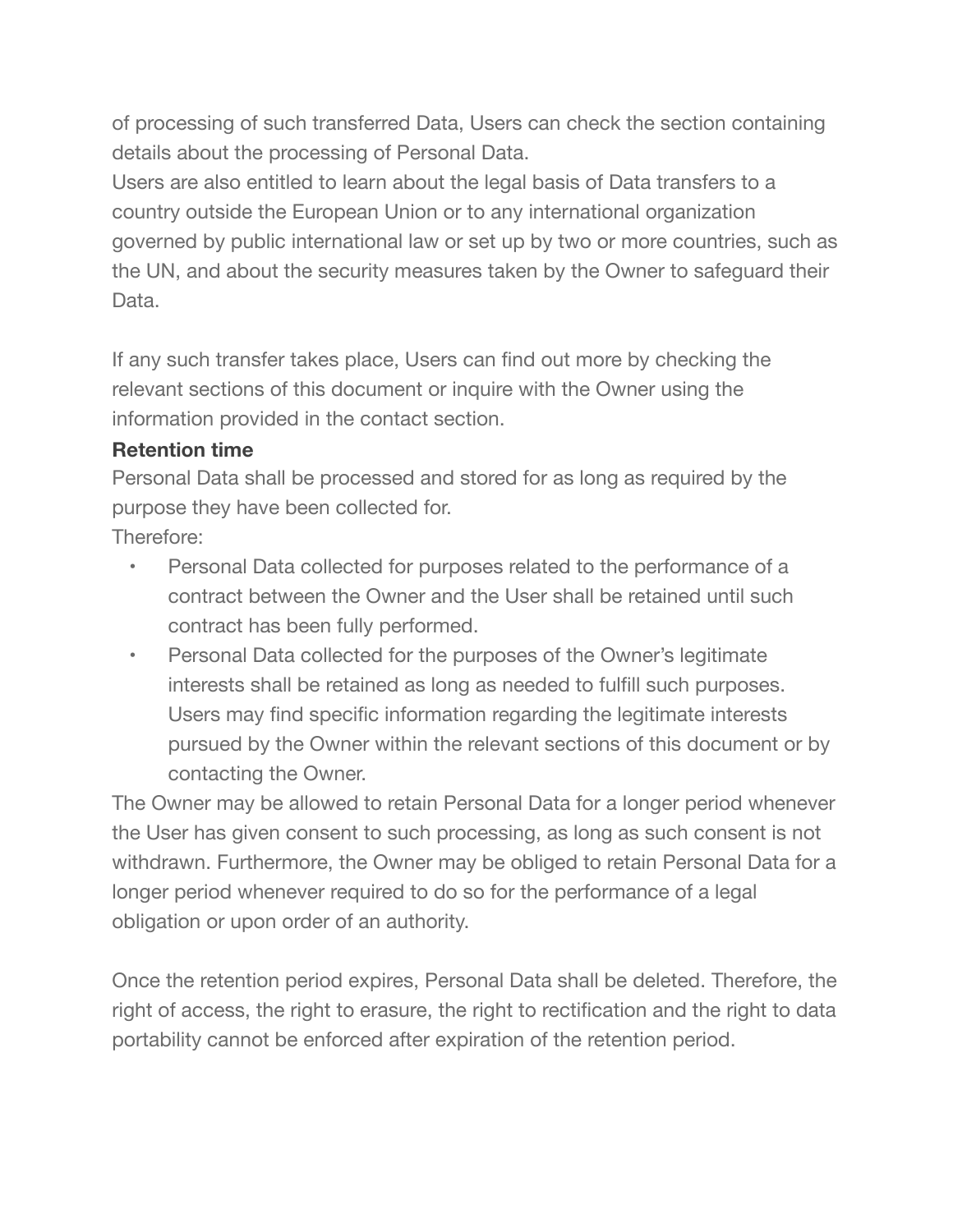# **The purposes of processing**

The Data concerning the User is collected to allow the Owner to provide its Service, comply with its legal obligations, respond to enforcement requests, protect its rights and interests (or those of its Users or third parties), detect any malicious or fraudulent activity, as well as the following: Handling payments and SPAM protection.

For specific information about the Personal Data used for each purpose, the User may refer to the section "Detailed information on the processing of Personal Data".

# **Detailed information on the processing of Personal Data**

Personal Data is collected for the following purposes and using the following services:

- **• Handling payments**
- **• SPAM protection**

## **The rights of Users**

Users may exercise certain rights regarding their Data processed by the Owner. In particular, Users have the right to do the following:

- **Withdraw their consent at any time.** Users have the right to withdraw consent where they have previously given their consent to the processing of their Personal Data.
- **• Object to processing of their Data.** Users have the right to object to the processing of their Data if the processing is carried out on a legal basis other than consent. Further details are provided in the dedicated section below.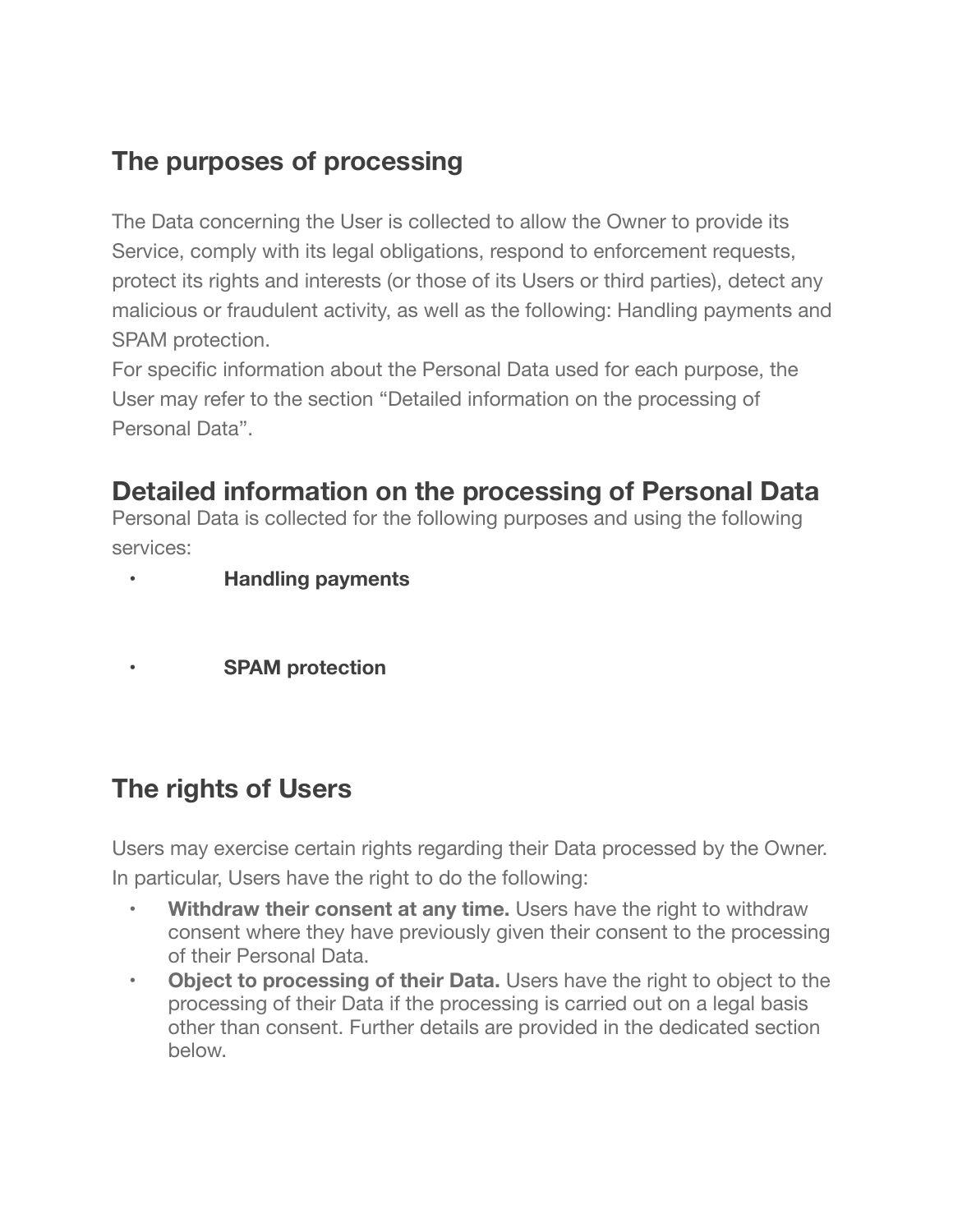- **• Access their Data.** Users have the right to learn if Data is being processed by the Owner, obtain disclosure regarding certain aspects of the processing and obtain a copy of the Data undergoing processing.
- **• Verify and seek rectification.** Users have the right to verify the accuracy of their Data and ask for it to be updated or corrected.
- **• Restrict the processing of their Data.** Users have the right, under certain circumstances, to restrict the processing of their Data. In this case, the Owner will not process their Data for any purpose other than storing it.
- **• Have their Personal Data deleted or otherwise removed.** Users have the right, under certain circumstances, to obtain the erasure of their Data from the Owner.
- **• Receive their Data and have it transferred to another controller.** Users have the right to receive their Data in a structured, commonly used and machine readable format and, if technically feasible, to have it transmitted to another controller without any hindrance. This provision is applicable provided that the Data is processed by automated means and that the processing is based on the User's consent, on a contract which the User is part of or on pre-contractual obligations thereof.
- **• Lodge a complaint.** Users have the right to bring a claim before their competent data protection authority.

#### **Details about the right to object to processing**

Where Personal Data is processed for a public interest, in the exercise of an official authority vested in the Owner or for the purposes of the legitimate interests pursued by the Owner, Users may object to such processing by providing a ground related to their particular situation to justify the objection. Users must know that, however, should their Personal Data be processed for direct marketing purposes, they can object to that processing at any time without providing any justification. To learn, whether the Owner is processing Personal Data for direct marketing purposes, Users may refer to the relevant sections of this document.

#### **How to exercise these rights**

Any requests to exercise User rights can be directed to the Owner through the contact details provided in this document. These requests can be exercised free of charge and will be addressed by the Owner as early as possible and always within one month.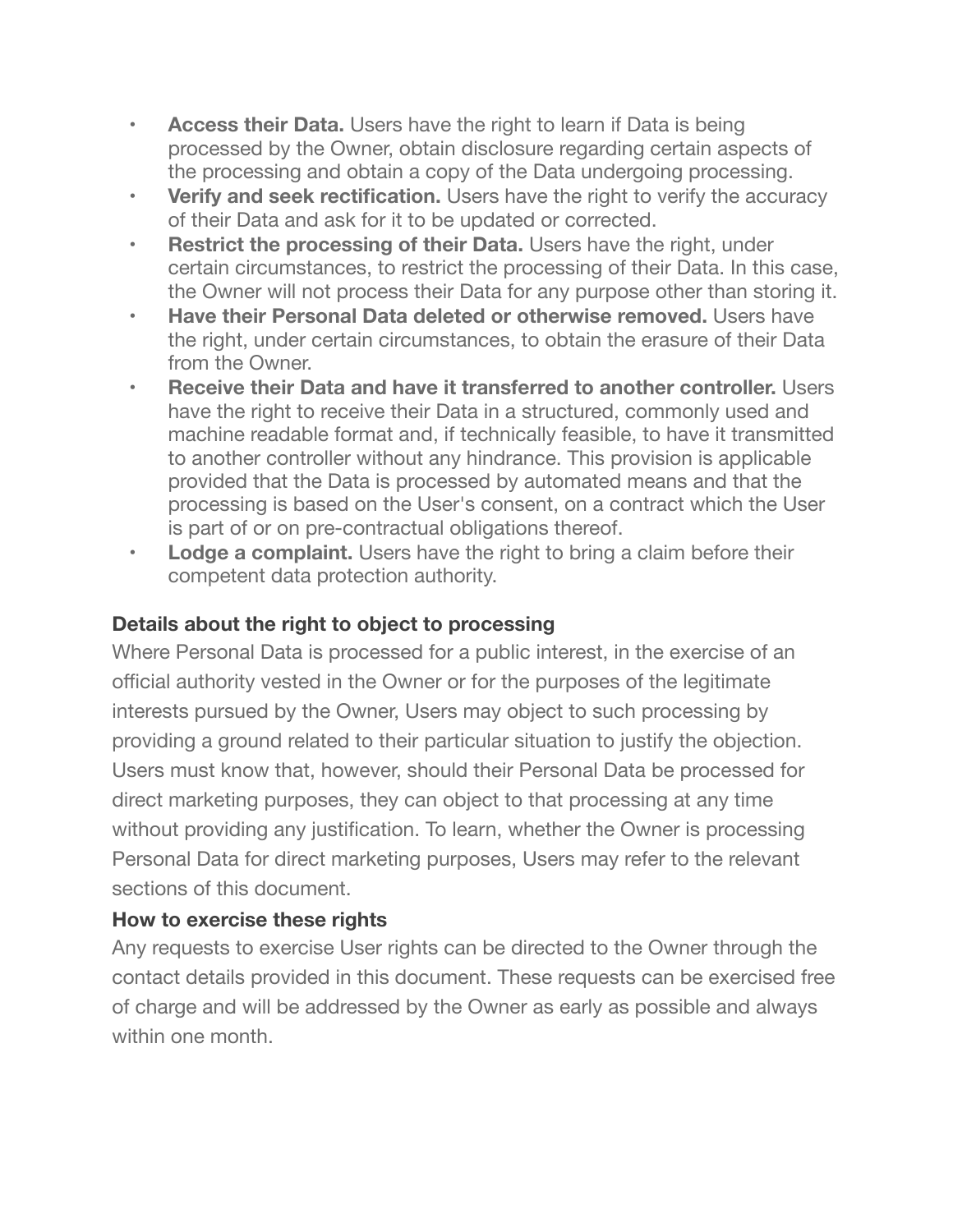# **Cookie Policy**

This Application uses Trackers. To learn more, the User may consult the [Cookie](https://www.iubenda.com/private/privacy-policy/2009278/cookie-policy?preview=true&ifr=true&height=564&newmarkup=no&an=no)  [Policy.](https://www.iubenda.com/private/privacy-policy/2009278/cookie-policy?preview=true&ifr=true&height=564&newmarkup=no&an=no)

# **Additional information about Data collection and processing**

### **Legal action**

The User's Personal Data may be used for legal purposes by the Owner in Court or in the stages leading to possible legal action arising from improper use of this Application or the related Services.

The User declares to be aware that the Owner may be required to reveal personal data upon request of public authorities.

### **Additional information about User's Personal Data**

In addition to the information contained in this privacy policy, this Application may provide the User with additional and contextual information concerning particular Services or the collection and processing of Personal Data upon request.

### **System logs and maintenance**

For operation and maintenance purposes, this Application and any third-party services may collect files that record interaction with this Application (System logs) use other Personal Data (such as the IP Address) for this purpose.

### **Information not contained in this policy**

More details concerning the collection or processing of Personal Data may be requested from the Owner at any time. Please see the contact information at the beginning of this document.

### **How "Do Not Track" requests are handled**

This Application does not support "Do Not Track" requests.

To determine whether any of the third-party services it uses honor the "Do Not Track" requests, please read their privacy policies.

### **Changes to this privacy policy**

The Owner reserves the right to make changes to this privacy policy at any time by notifying its Users on this page and possibly within this Application and/or as far as technically and legally feasible - sending a notice to Users via any contact information available to the Owner. It is strongly recommended to check this page often, referring to the date of the last modification listed at the bottom.